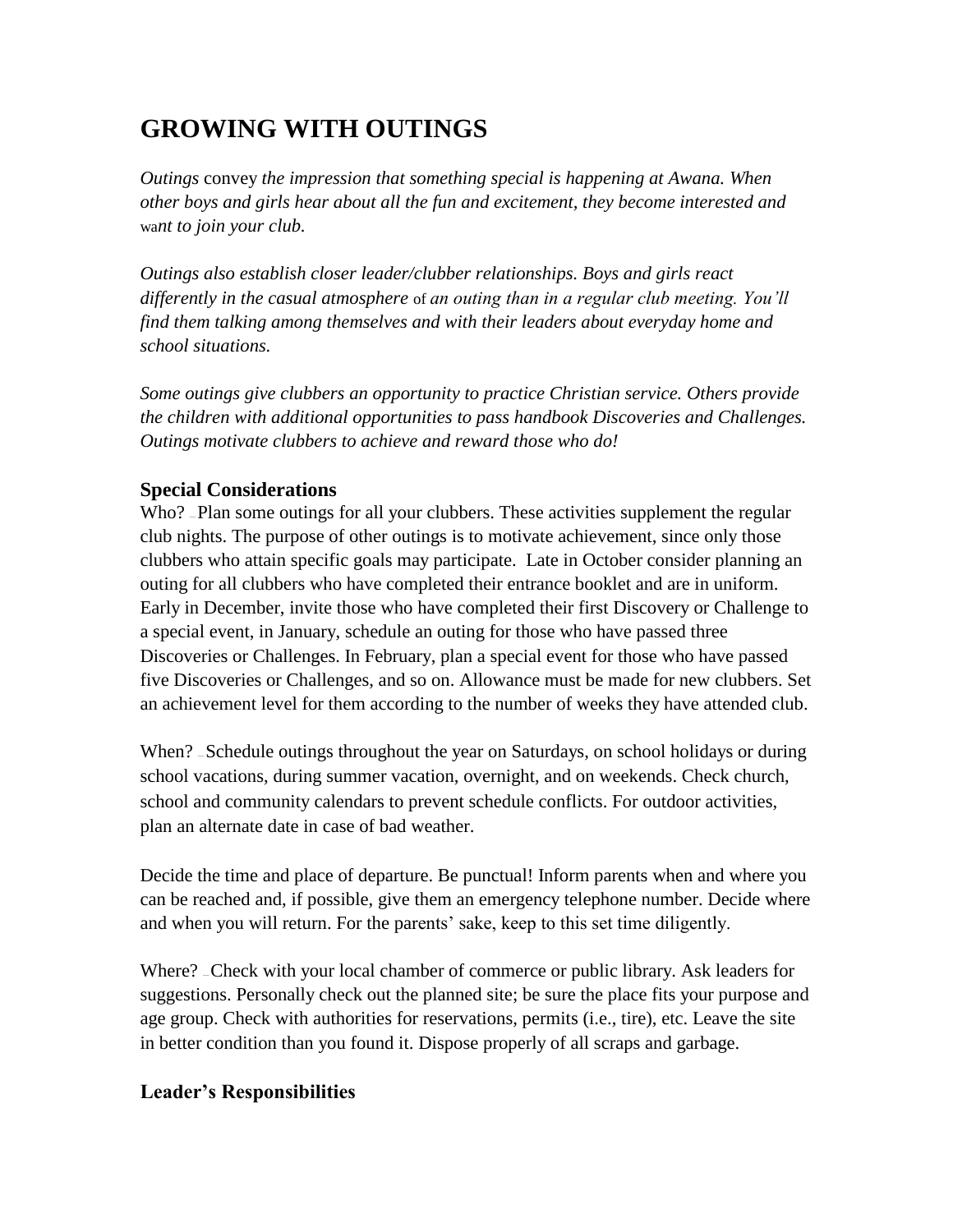Participate in all games and activities.

Fulfill the specific responsibilities assigned by the club director. Such responsibilities may include planning and overseeing transportation, food, devotions, games, crafts, etc. Find an opportunity to talk with individual clubbers concerning their home, school and spiritual life.

#### **Miscellaneous**

- Permission slips Send permission slip home with each clubber one week before the outing. This slip must be signed by parents and returned before the child is allowed to go.
- Cost Ahead of time, itemize all costs involved and charge the clubbers accordingly. Even when clubbers attend an outing as a reward, their way does not necessarily have to be paid by the club. Although they earn the privilege of attending the outing, you can still have them pay their own expenses. In addition, some clubs automatically charge clubbers a small transportation fee, even if it involves riding in leaders' cars. When an entrance fee is charged at your outing site, ask if group rates are offered.

Perhaps the cost of a camping trip, overnight, etc., seems too great. If so, consider ways to cut expenses. Encourage clubbers to earn part of the fee through a club paper drive, car wash, baby-sitting service, etc. If your church does not approve such means of earning money, perhaps an adult Sunday school class could subsidize the trip. Or you might pay part of the cost from your Awana club church treasury.

Collect the money from each clubber before departing. If you have a large club, consider pre-registration and deposits to better estimate the number who will attend. Keep careful records of all money received and spent.

- Promotion Always set the date for outings at least five weeks in advance. Publicize through fliers, posters, word of mouth, club announcements, newsletters and church bulletins. All promotion should include information specifying the type of event, date, time of departure and return, qualification for attendance, and list of things clubbers should bring (including recommended amount of spending money).
- Transportation Whatever your form of transportation church bus, private cars, hayrack, bikes, etc. – be sure it is sufficient for the number planning to attend. Always plan backup transportation and available drivers in case someone cancels at the last minute.
- Insurance Check your church insurance coverage.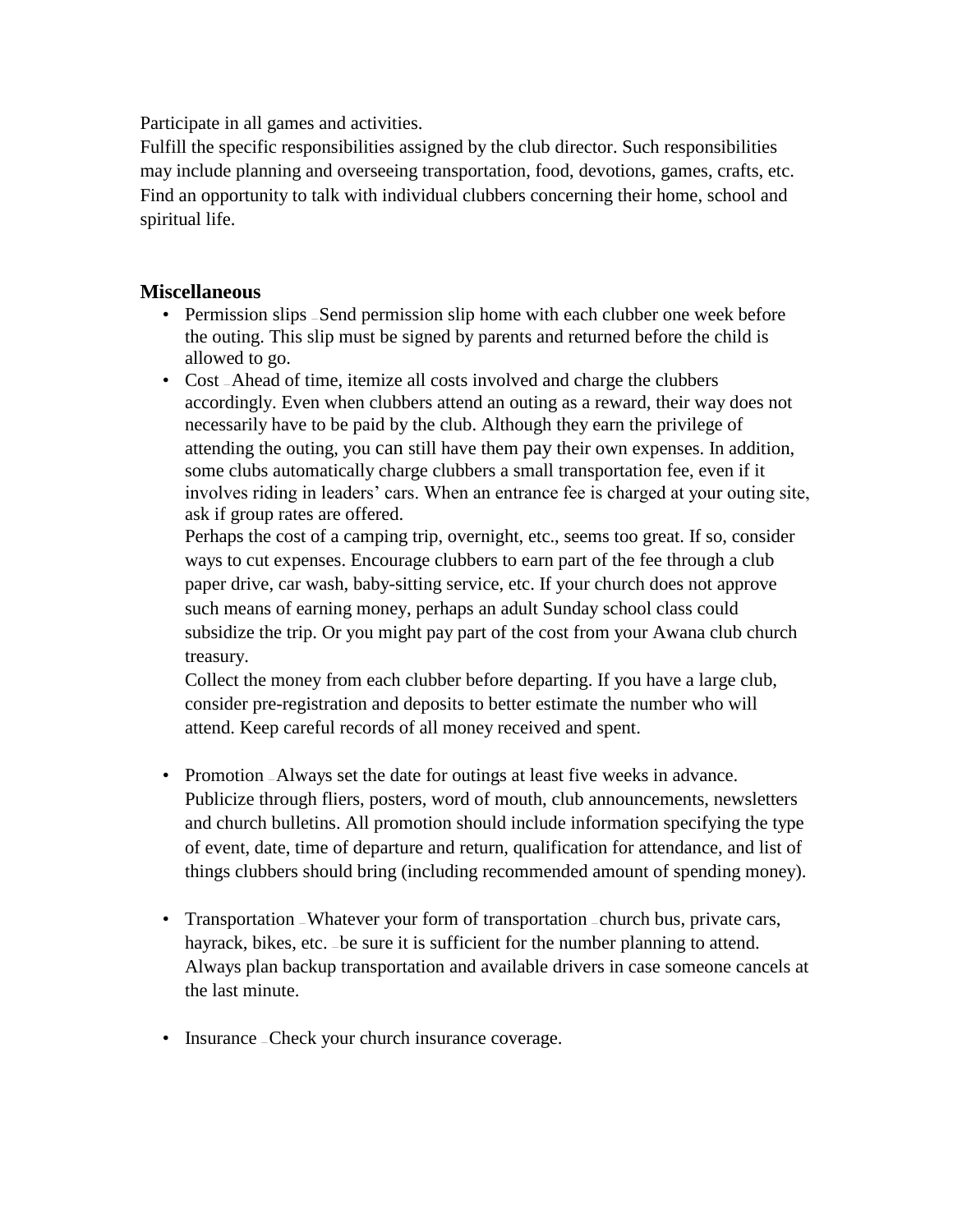- Food Will clubbers bring sack lunches or money to buy a meal along the way? Or will leaders supply the food? If so, who will plan the menu, buy the food and prepare the meal?
- Activities Clubbers enjoy free time, but not too much. Plan more games and activities than you think will be needed. Be flexible in switching activities when one is not as interesting as expected. Make a checklist for game equipment and check what you bring. Consult *The Best Awana Games Ever!* book for game ideas.
- Pictures Record expressions of anticipation on clubbers' faces as you set out. Catch some of the struggles with cooking or games. Then on the return trip, snap pictures of the gang, perhaps a bit weary, but contented. Such pictures will show other clubbers the fun they missed! Display these pictures with interesting captions on the Awana bulletin board as soon after the outing as possible. If you took slides, show them in one of your coming meetings and at the next parents' night.

#### **Devotions**

If you do plan devotions, keep them informal and suitable to the occasion.

En route to your destination, there is usually opportunity to sing familiar songs as well as learn new ones. Set standards for the types of songs in advance so clubbers understand that many popular hit songs are not appropriate. Leaders should plan ahead and guide the singing by suggesting Christian songs or choruses and fun songs. Most outings, especially those which end around the campfire, lend themselves well to a Bible story or short talk on Christian living. If you are outdoors, the devotional emphasis could center on some specific scenery or natural phenomenon in the area of your outing. The devotional should appear as casual as the outing itself. Clubbers do not want to hear a sermon. They do, however, appreciate knowing that Christianity works practically in everyday life. If the majority of those attending are unsaved, stress the salvation message. If most are saved, air the message toward Christian growth and service, while including the gospel.

A required handbook section may naturally lead into an object lesson. Ask two or three clubbers to share a recent experience that was meaningful to them. When meeting in a home or at church, consider showing a Christian film or video.

#### **Evaluation**

On the way home, talk casually with as many clubbers as possible. Discover their opinions of the outing. What was the best part? What did they enjoy least? Try to find the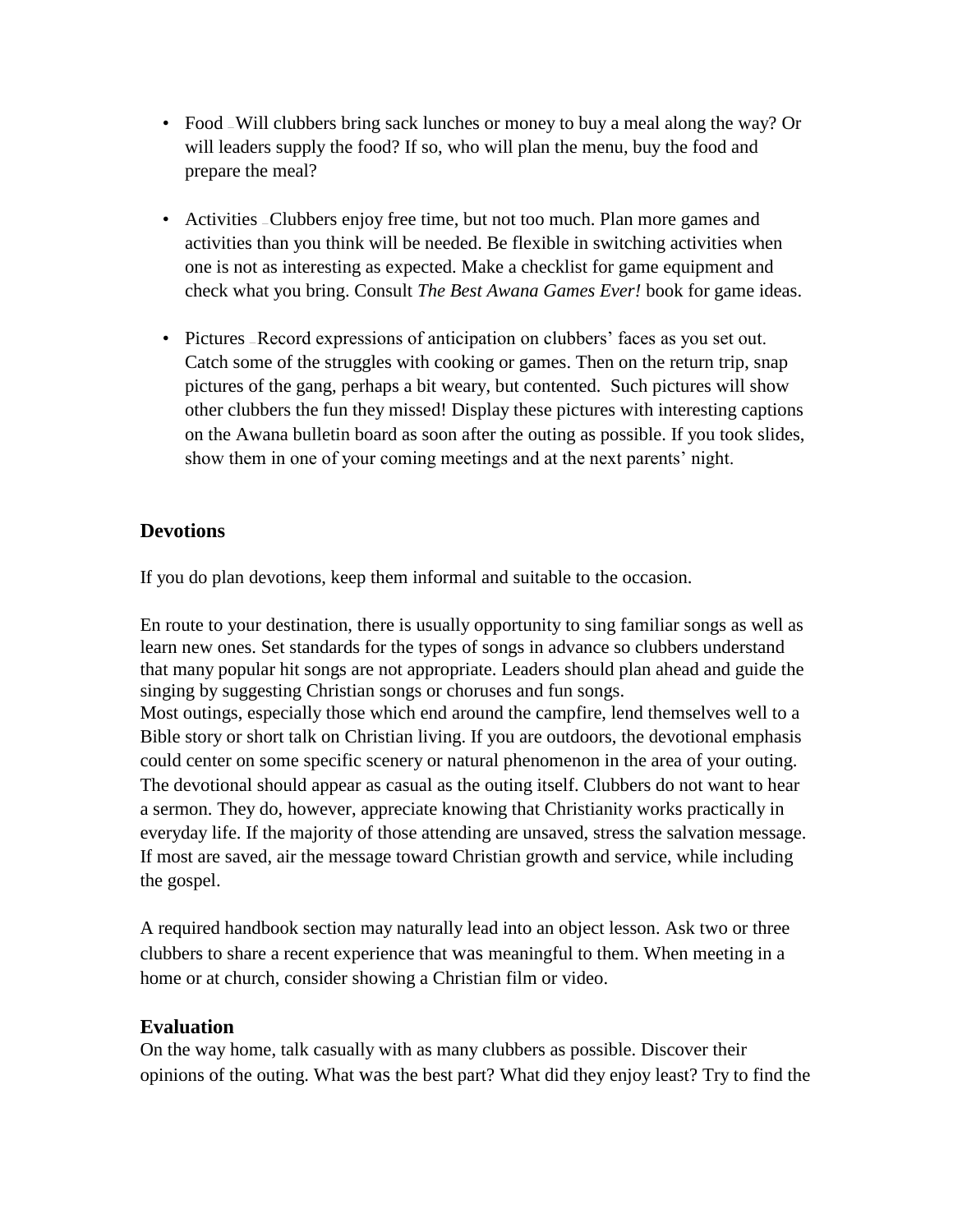reasons behind their opinions. Answers to these questions will be helpful in planning future events.

At the next leaders' meeting, evaluate the outing together as you do every Awana event. Keep written records of the time, schedule, menu, those attending (clubbers and leaders) and comments from the participants. Write thank-you notes to those who helped make the outing possible.

# **Bicycle Rodeo**

While some rodeo events described below are more appropriate for woods or fields, a successful bicycle rodeo may also be planned for a parking lot. The rodeo could be planned for just the clubs in your church. Or consider featuring competition between several churches.

Clearly mark the start, finish and zone lines for all events. All clubbers should walk or ride over any rough fields to become familiar with the course before competing. Evaluate all events to be sure they are safe and not too difficult for the age group competing. Divide clubbers so there are several at each event area.

Special equipment needed for the rodeo includes:

pylons (available from local street or traffic department); checkered or colored flags; score sheets, clipboards, pencils; starting guns or

whistles; first-aid kits and possibly a nurse. At the conclusion of each event, or the entire rodeo, present a trophy or plaque to the winning team as well as to individual winners of each event.

Cross-country race — This race is for the best time over a course approximately 80-100 yards long. Add appeal by charting the race around several curves, up and down a hill, across a shallow creek, through a muddy area, or over several small earth jumps. Match the difficulty to clubbers' ages and abilities.

Slow race — Place the start and finish lines about 100 feet apart with zone lines approximately one yard apart. The clubber who takes the longest time to cover assigned distance (without touching the ground) wins. Crossing the zone lines disqualifies participants.

Fifty-yard race — The clubber with the best time wins. Run this race on flat ground. Clubbers may use a rolling start.

Hundred-yard race — Follow the guidelines for the 50-yard race.

Obstacle course 1 — Use pylons to lay out a course of sharp curves and switch- backs on relatively flat land.

Obstacle course 2 — This race is basically the same as Obstacle course 1, except the course leads through dense undergrowth with surprises around sharp curves. Surprises include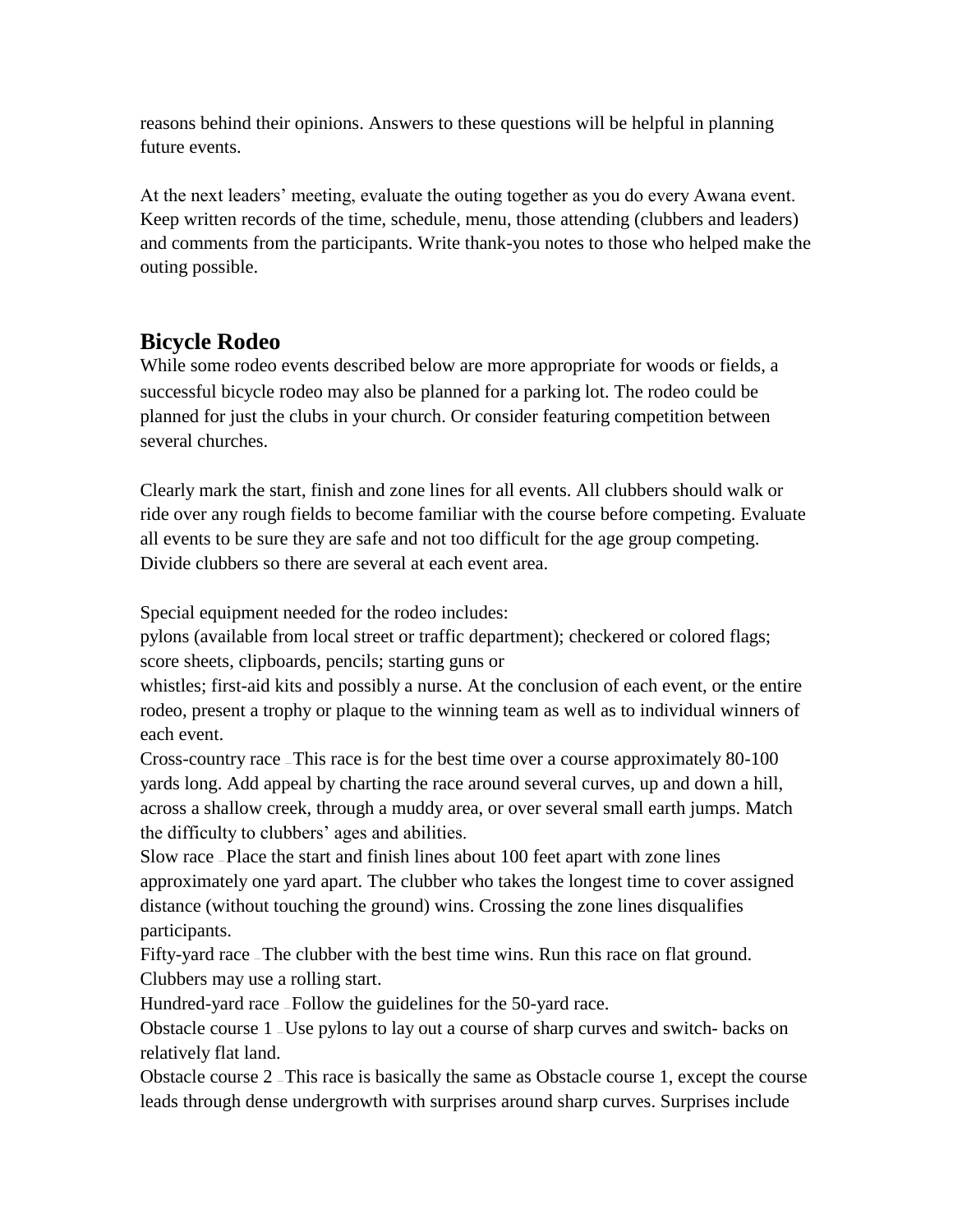water holes, fallen trees, sand pits, mud holes, drop-offs, hills, etc., which can often be concealed by shrubbery.

Caution: Contestants should be encouraged to use BMX bikes. The leadership must be responsible and especially alert to potential hazards.

Marathon race – This race may be as long as 900-1,000 feet. It can be run cross-country or as several laps on a circular or elliptical track.

Relay race — Teams of three are required for this race. Two participants mount their bicycles at the starting line, the third at the finish line. At the signal, one clubber carrying a baton in his hand pedals to the finish line. As he crosses the finish line, he hands the baton to his teammate. The second contestant bicycles back to the starting line and passes the baton to the third team member.

The third contestant races back across the finish line. The racecourse should be approximately 50-75 yards long.

Slalom race — Place cones or flags 12-15 feet apart in a straight 200-foot line. Clubbers pass one cone on the left, the next on the right, and so on across the finish line. The clubber with the best time wins.

### Boat Trip

Cruise on a nearby river or lake in canoes, rowboats or other craft. If you choose large boats, you will need all your leaders and perhaps parental assistance. One leader or adult should accompany three or four clubbers in each canoe or rowboat.

Caution: Course difficulty is an important consideration when planning your boat trip. Leadership must be knowledgeable and experienced in water safety.

# **Burger Bash**

This is just another name for a cookout in a leader's backyard, nearby park or forest preserve. If a large play area is available, play kickball, softball or soccer. If space is limited, many games described in *The Best Awana Games Ever!* book are suitable for a picnic setting.

As clubbers arrive, involve them in games while you cook hamburgers over an open grill and set out other food: relishes, potato chips, baked beans or potato salad — on the serving table. Keep cleanup simple by using paper plates and cups.

### **Games**

Take clubbers to a game! Professional, semipro, minor league, college or high school sports attract boys and girls. Contact the promotional department of the league, team or school and request free or discount tickets.

### **Hikes**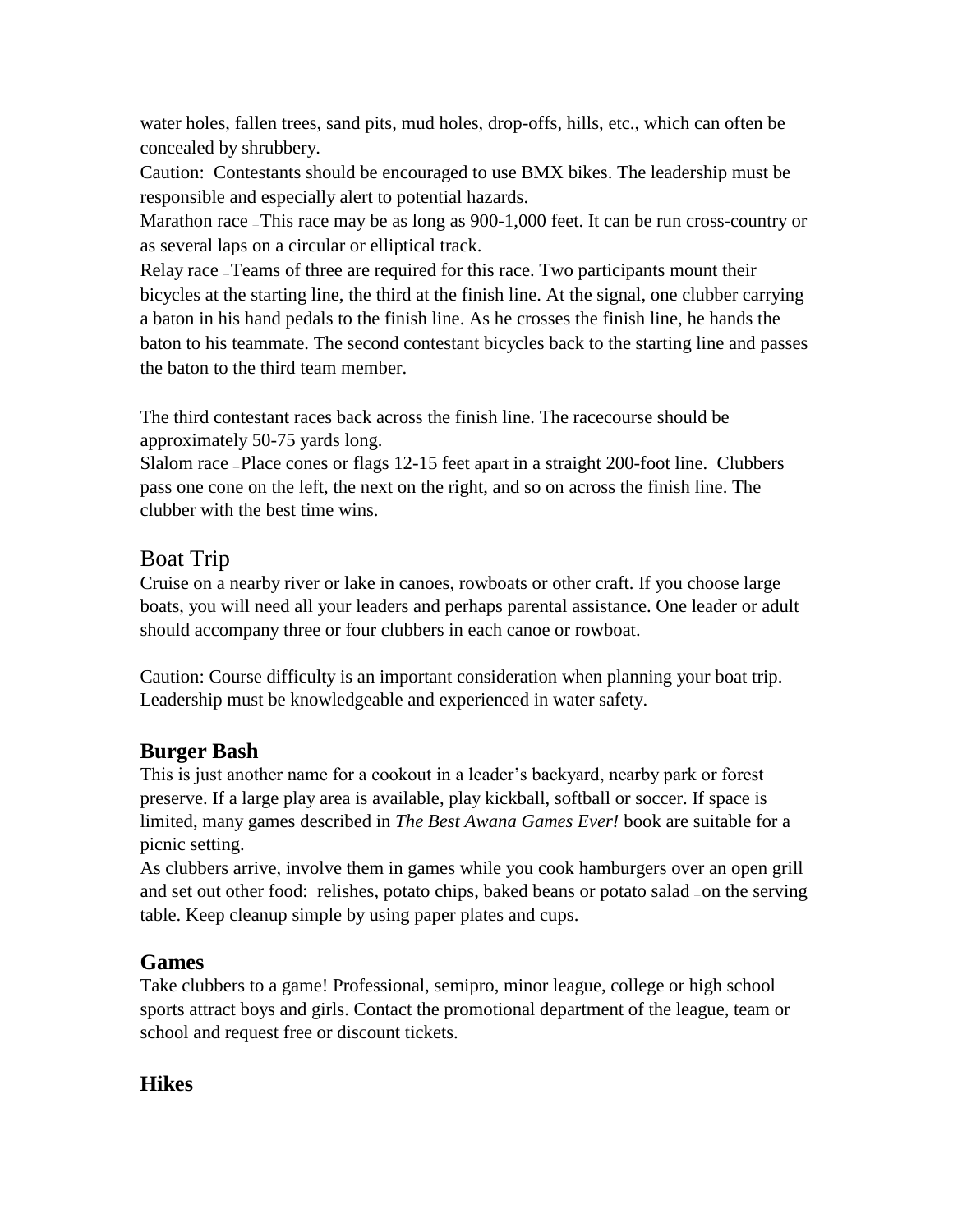Hike two or three miles with clubbers to a selected destination. On arrival, play games, explore, fix lunch, etc. Three suggested hike variations follow:

Bike hike – Just because you're bike riding doesn't mean you must go a long way. After shorter distances, clubbers will have energy left for other planned activities. Each clubber brings his own sack lunch. One leader drives a car with soda pop or juice, a repair tool kit and a first-aid kit.

Camera hike — Each clubber brings his or her own camera and film. At their own pace and discretion, clubbers stop along the way to take pictures. Award prizes for the best shots.

Activity hike — Clubbers will enjoy a Saturday designated for passing handbook sections in their Awana handbooks. Meet at the church and head for nearby woods or forest preserve. Divide leaders and clubbers according to handbook groups. After the handbook sections are concluded, serve a meal, then sing and give a short devotional.

### **Progressive Dinner**

Travel by bike, truck, hayrack, church bus, private car, roller skates or on foot. During the club year, many leaders give clubbers various opportunities to visit their homes for team parties or to study and pass sections. Therefore, we suggest that you involve Awana parents, when possible, as hosts and hostesses for a progressive dinner. Through visitation in homes, open house at club, etc., leaders know which parents might be willing to open their homes. In large clubs, several mothers may be needed to prepare and serve the main course at the church.

The club director (or another leader) should call Awana mothers to explain the event and ask if the mom would be willing to open her home and prepare a particular course. Extend the invitation in such a way that the moms won't feel pressured. They should feel free to decline, but perhaps offer to help some other time. Note: The atmosphere in some homes is inappropriate for an Awana activity. Exercise discretion in deciding which homes to consider.

At each stop, schedule a short game or activity and serve one course of the meal. Depending on the distance between homes, the menu and the mode of transportation, your schedule might be as follows:

5:30 p.m.: Meet at church.

5:45 p.m.: First stop. On arrival, the clubbers play a game; the winner earns a prize. Then serve the appetizer, perhaps punch and an assortment of crackers or potato chips and dip. Kids love to eat, and sometimes hostesses feel guilty if their guests leave still feeling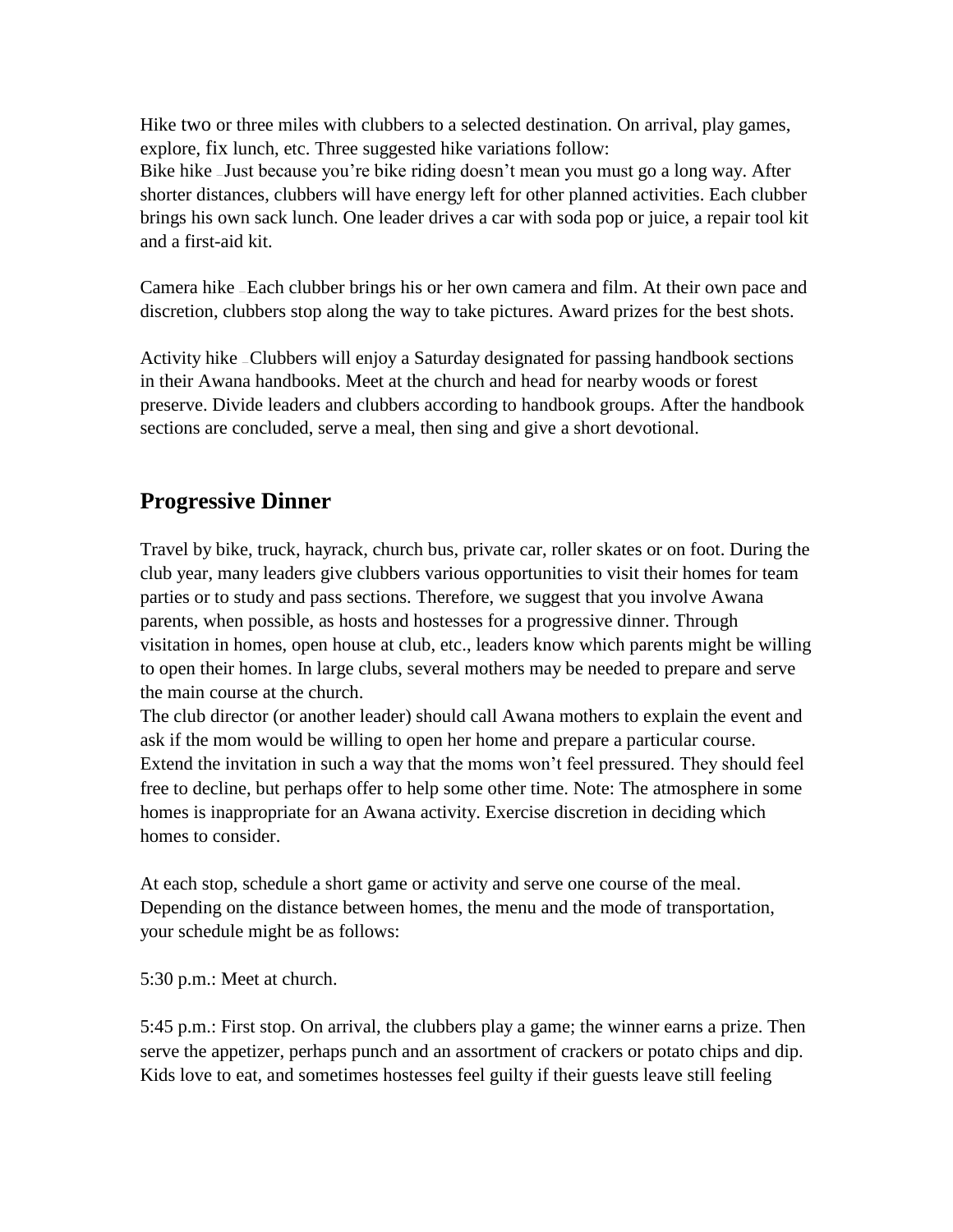hungry. But this is only the appetizer! Remind clubbers there is more to come and then leave for the second home.

6:30 p.m.: Second stop. As the clubbers arrive, play a game and then more food, such as a fruit or Jell-O salad (since many boys and girls do not like lettuce salads).

7:15 p.m.: Third stop. Sing a few favorite gospel songs before the main course. For an outdoor meal, cook hot dogs and hamburgers on a grill. Otherwise, consider casseroles or other relatively simple dishes which children like. Since this is the most expensive course of the meal, ask two or more ladies to provide and prepare the food.

8:15 p.m.: Fourth stop. Give a Bible story or other short devotional message before dessert. Since your clubbers will be excited and difficult to calm down, choose as your speaker a leader who is especially effective capturing the kids' attention.

8:45 p.m.: Head back to church.

### **Service Opportunity**

Give your clubbers a chance to serve others. They can sing and give verbal testimonies at a nursing home, hospital or community home. Make a craft ahead of time (such as a Christmas decoration) for shut-ins, senior citizens or others visited. You may also prepare small packages of hard candy.

#### **Snowfest**

Schedule a hike into an open area of woods where snow is not trampled. Dress warmly and encourage clubbers to bring cameras. Carry sack lunches or return to a warm fire for hot chocolate, hot dogs and roasted marshmallows.

While hiking, announce a "Silent Walk." The group proceeds without saying a word. When someone breaks the silence, everyone else throws snowballs at him or her.

Play the "Siberian Man Hunt." One clubber (the Siberian Man) is selected and given a five- to eight-minute head start before the other clubbers set off to track and tag him or her. The Siberian Man tries to lose the followers by backtracking, covering his or her tracks, etc. When he or she finds a good place to defend (such as a briar patch or next to a wall) or is overtaken by the trackers, the Siberian Man tries to hit the clubbers with snowballs before they can tag him or her. Make sure snowballs aren't too hard no ice. Any clubber hit with a snowball is out until the next game. The first player to tag the Siberian Man wins and becomes the next Siberian Man.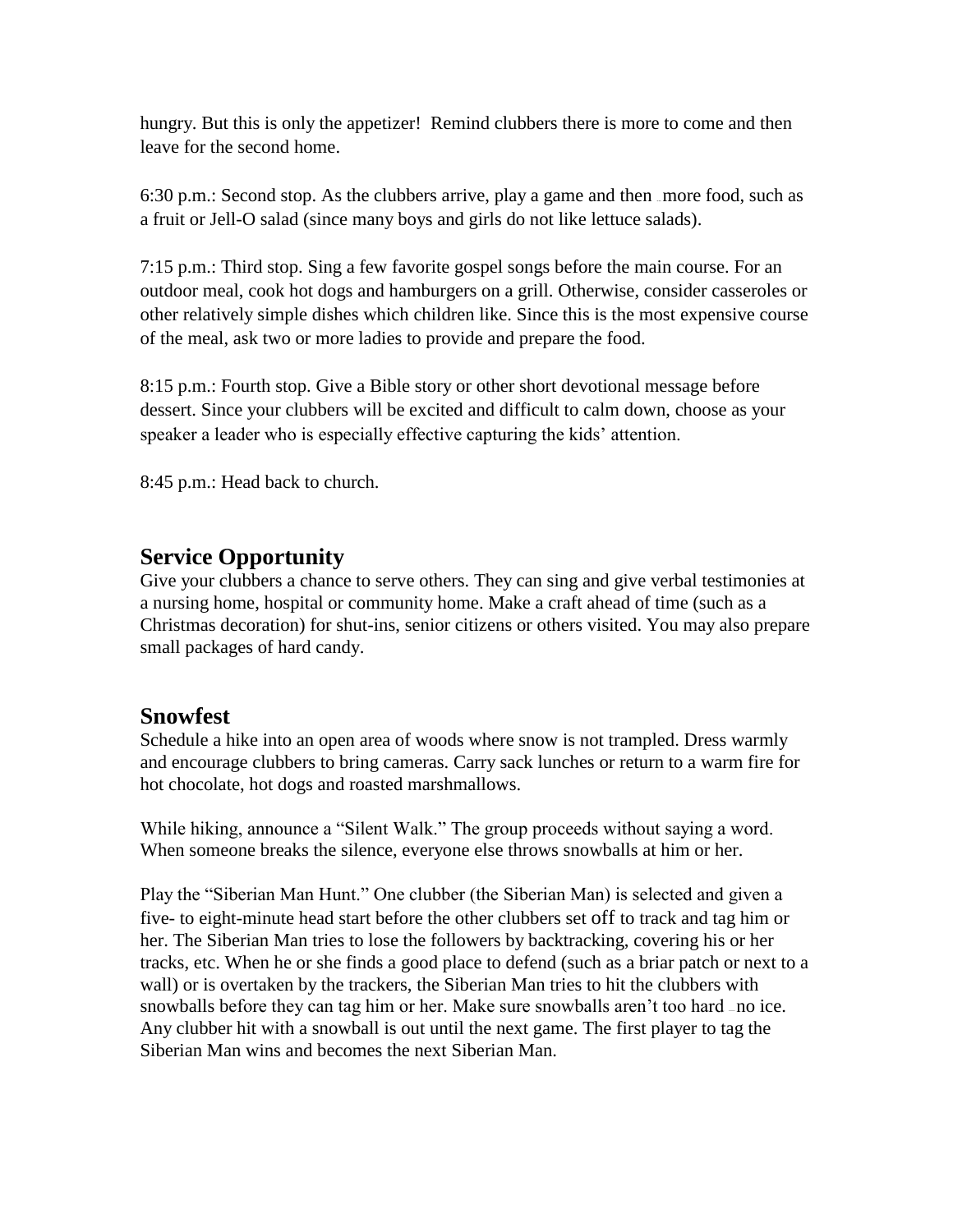# **Mystery Outing**

Clubbers and leaders meet at the church and head to an unknown destination. Heighten anticipation by dropping vague clues. Just before starting, either blindfold clubbers or cover their heads with paper bags. If the trip is long, the clubbers may remove the blindfolds or bags at intervals and try to guess their destination. Leaders, however, must keep the secret until arrival.

#### **Breakfast In the Woods**

One or two leaders arrive at the woods early to prepare a fire for cooking. Early, perhaps 8:00 a.m., clubbers and other leaders meet at church and leave together. Breakfast can include pancakes cooked on a griddle or bacon and eggs cooked in a tin. Play a few active games and end the outing with a short devotional.

### **Bum's Stew**

Take several carloads of clubbers to a site where campfires are permitted. (Note: All clubbers must receive instruction in fire-building techniques.)

Give each pair of clubbers a clean container for cooking. Half-gallon or gallon tins work well. Fasten a light wire handle to each can through holes punched near the top. (Avoid cans coated on the inside. When heated, they retain the taste of varnish.)

For each stew pot provide one large or two small carrots, one small onion, two branches of celery, two small potatoes, 1/3 pound hamburger or four diced wieners, and one quart of water per person for cooking and drinking. Also provide two slices of buttered bread per person, with fresh fruit and cookies for dessert.

Clubbers cut up all the ingredients, place them in  $\frac{1}{2}$  a can of water and season to taste. The stew should cook at least 20 minutes over a low fire with water added as necessary. Allow pairs of clubbers to cook together and eat their own food. Leaders should offer assistance when necessary.

# **Kite-flying Contest**

On a windy Saturday, take clubbers to a large open field. Invite moms and dads and other family members to join the fun. In fact, you may combine this contest with an all-day family picnic. Schedule kite-flying events throughout the day for various age levels, i.e., third- and fourth-graders, fifth- and sixth-graders, Jr. Varsity, men, women, etc. Determine the rules in advance, including the length and strength of cord, size of kite and description of events. Distribute copies to participants at the start of the day. The ideal place for flying kites is an open field near a body of water. A local playground or park may also be suitable. If you have a sizable group, make reservations and secure permission to use large parks or open areas.

Altitude contest — At a signal, contestants launch their kites and try to let out as much string as possible in a given time. The person unwinding the most string wins.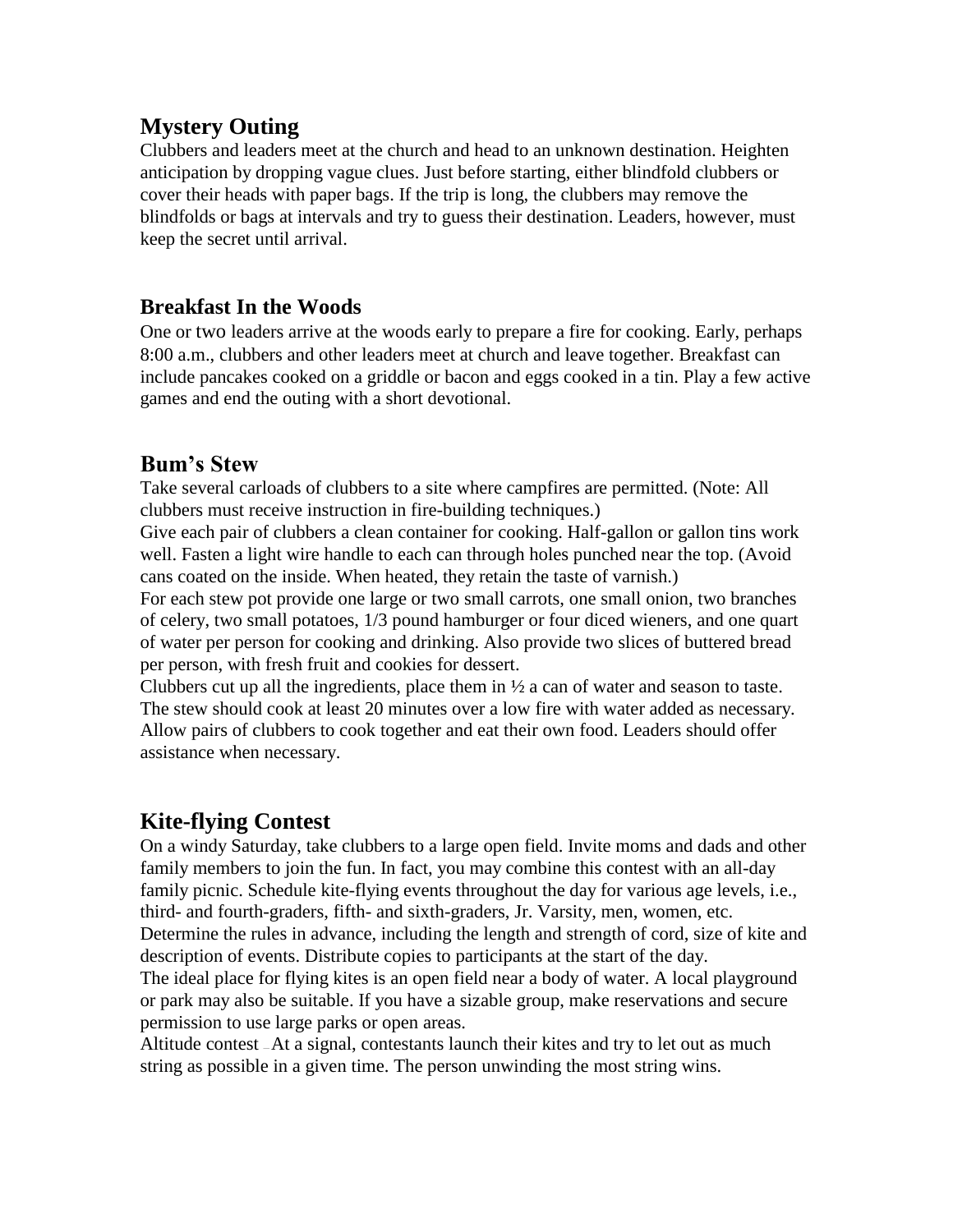Marathon — Within a specified time limit, each clubber launches and anchors his or her kite securely. Neither kite nor string may be touched until any part of the kite contacts the ground. The kite staying airborne the longest wins. This event is especially fun during an overnight or campout. Begin the event early in the morning. Depending on the length of cord, some kites will fly all day while the group is involved in other activities. (To reduce probable flying time, shorten the cord length.)

Messengers — In this event, contestants send messages to their flying kites! Furnish sheets of paper, slit from one edge to a hole in the center. Clubbers slide the paper over their kite strings and pin them closed. The paper will climb the string to the kite. The kite receiving the most messages before being weighted down (or within designated time) wins.

Quarter-mile dash — Provide each participant with 1,320 feet (1/4 mile) of cord. At the signal, clubbers launch their kites, play out the entire length of string, attach it to a reel and wind in their kites as fast as possible. Each contestant is entitled to one helper. The player finishing first wins.

Strongest puller — While flying, kites are tested with a spring scale. The strongest puller wins.

Most artistic kite – Clubbers construct and decorate their own kites. The most attractively decorated kite, with the best flying ability, wins.

# **Polaroid Hunt**

Provide each team with a Polaroid camera and film. Explain and distribute copies of the rules to each team. (Make your own list, using the rules listed below in addition to specifics for your situation.) You may give every team the same list of pictures to be taken. Or give each team a different list as equal in difficulty as possible.

To promote clubber/leader relationships, maintain, if possible, your regular color teams for this competition. The size and number of teams, however, depend upon the number of clubbers, adult drivers and available Polaroid® cameras. Provide at least one adult per carload.

Set a deadline for teams to return to the starting point. Announce that points will be deducted from teams returning late. Also, limit the number of pictures to be taken.

#### RULES:

- 1. All traffic laws must be obeyed. If at any time clubbers become overly rowdy, the driver may disqualify his or her team and bring the clubbers back to church.
- 2. Clubbers must be courteous at all times.
- 3. The face of each team member except the photographer must appear in every picture. If everyone cannot be seen, the picture is void.
- 4. If a stranger takes a picture, the team receives 100 bonus points.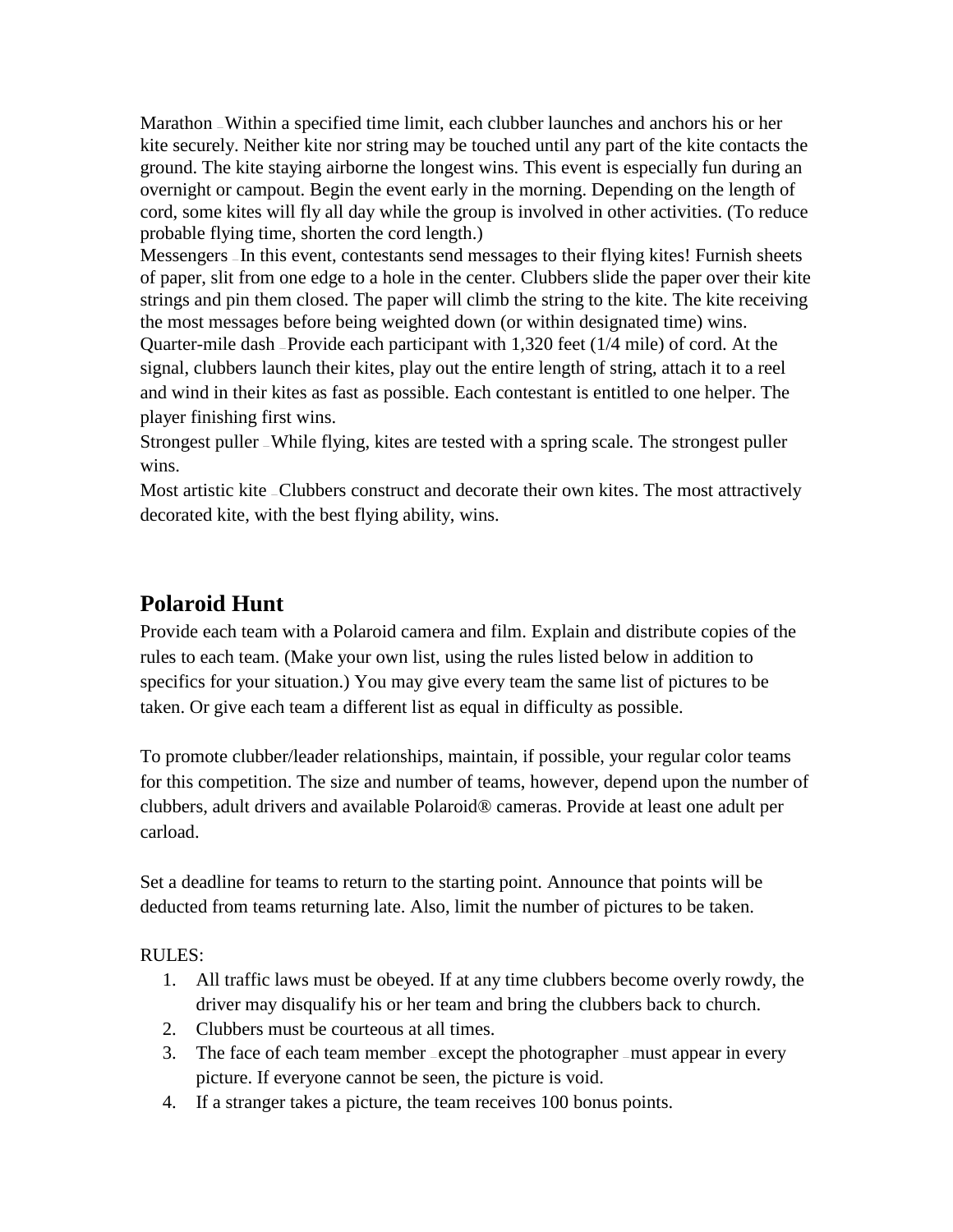- 5. A picture is void if the same stranger appears in more than one picture or is used twice as a photographer. The same stranger may be photographer once and appear once in a picture.
- 6. Judges will deduct 25 points for every minute a team is late returning.
- 7. All decisions of the judges are final. (Therefore, a judge should not be a team leader whom the clubbers might suspect of being partial. Invite three church members, whose own children are not participating, to judge.)

#### **PICTURES TO BE TAKEN (EXAMPLE)**

Blowing up balloons With stranger doing same By gravestone dated between 1960-70 By gravestone dated between 1860-70 Making funny faces With stranger doing same On a slide With an animal In barber chairs With barber in picture With everyone wearing party hats On the 18th green next to flag In a small rental trailer Standing on their heads With stranger doing same Playing different musical instruments holding stuffed animals and sucking thumbs With stranger doing same Blowing bubbles with bubble gum With faces pressed against a window On fire truck With fireman wearing a helmet In a tree In a phone booth In fast-food restaurant with french fries in mouth With fast-food restaurant employee doing same With a couple over 65 years old With a janitor holding his broom All clubbers sitting in wheel chairs With doctor doing same

### **Sleep-in**

For several weeks in advance, award points for club attendance, wearing uniforms and passing sections. Clubbers earning a specified number of points are eligible to attend the sleep-in. Make qualifications easily attainable for those girls who really try.